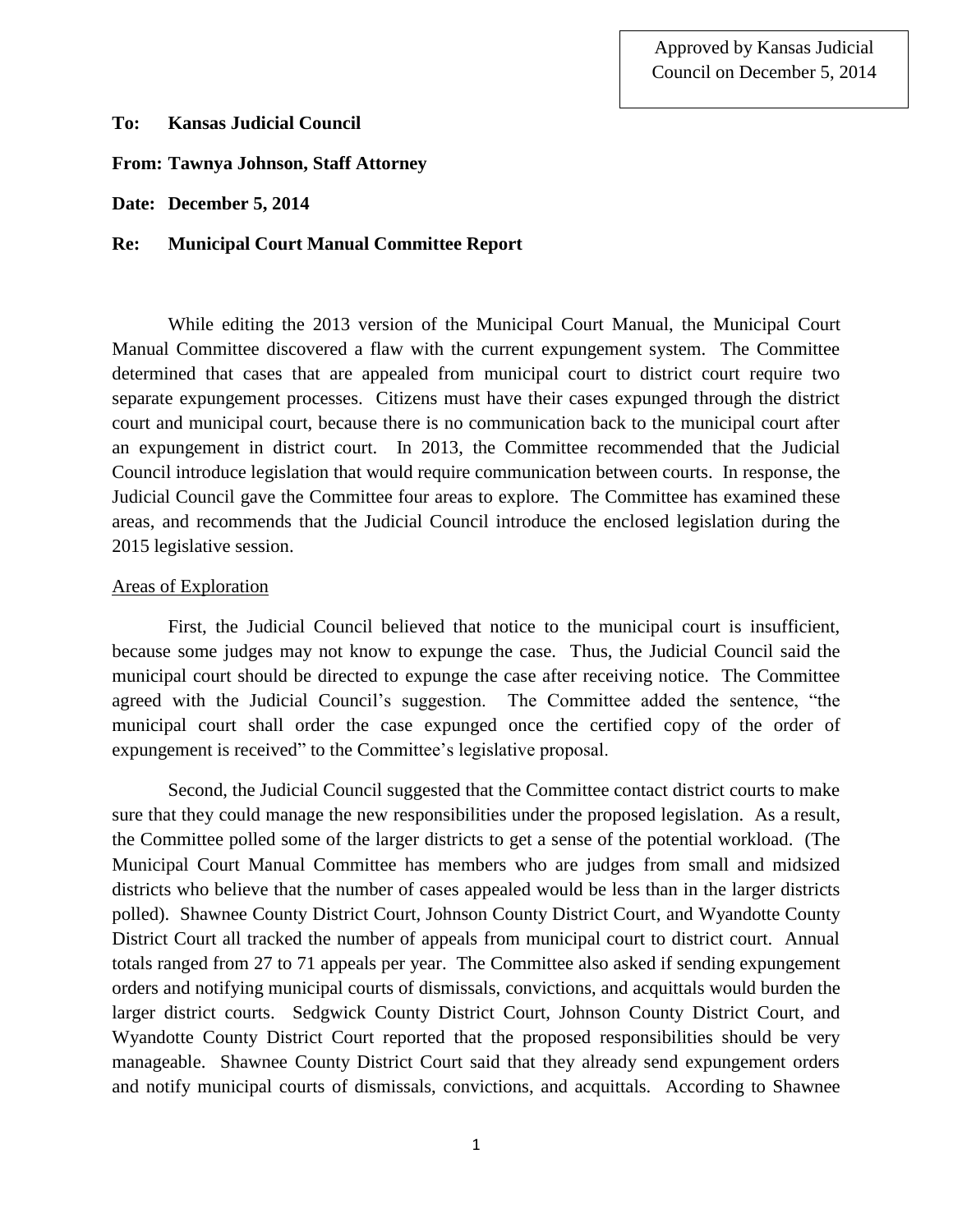County, the aforementioned responsibilities are not unduly burdensome. The Committee believes that Shawnee County's response coupled with the projections from other courts indicate that the proposed legislation would be manageable for district courts.

Third, the Judicial Council requested details explaining how receiving notice of a dismissal, conviction, or acquittal would impact the funding that municipal courts receive. Municipal courts cannot collect fines unless they know about the conviction. Committee members had experiences where the district court failed to send the fine to their municipal court, even though the fines should go to the municipal court after an appeal. Hence, if municipal courts were notified of convictions then they would be able to pursue fines.

Finally, Judicial Council members questioned why there was still a record at the municipal court after an appeal, thereby creating a need for two separate expungement processes. The Committee's response is that the municipal court would always keep a record, because municipal courts need to keep records for practical purposes. For example, records are needed for collecting fines and supervising probation. Thus, if the district court expunges a record then the municipal court needs to be notified so that the record can be expunged at the municipal court level.

## **Legislative Proposal**

#### **K.S.A. 12-4516 Expungement of certain convictions, arrest records and diversion agreements**

… (i) When the court has ordered an arrest record, conviction or diversion expunged, the order of expungement shall state the information required to be contained in the petition. The clerk of the court shall send a certified copy of the order of expungement to the Kansas bureau of investigation which shall notify the federal bureau of investigation, the secretary of corrections and any other criminal justice agency which may have a record of the arrest, conviction or diversion. If the case was appealed from municipal court, the clerk of the district court shall send a certified copy of the order of expungement to the municipal court. municipal court shall order the case expunged once the certified copy of the order of expungement is received…

#### **K.S.A. 22-3609 Appeals from municipal courts**

…(1) The defendant shall have the right to appeal to the district court of the county from any judgment of a municipal court which adjudges the defendant guilty of a violation of the ordinances of any municipality of Kansas or any findings of contempt. The appeal shall be assigned by the chief judge to a district judge. The appeal shall stay all further proceedings upon the judgment appealed from. (2) An appeal to the district court shall be taken by filing, in the district court of the county in which the municipal court is located, a notice of appeal and any appearance bond required by the municipal court. Municipal court clerks are hereby authorized to accept notices of appeal and appearance bonds under this subsection and shall forward such notices and bonds to the district court. No appeal shall be filed until after the sentence has been imposed. No appeal shall be taken more than 14 days after the date the sentence is imposed. (3) The notice of appeal shall designate the judgment or part of the judgment appealed from. The defendant shall cause notice of the appeal to be served upon the city attorney prosecuting the case. The judge whose judgment is appealed from or the clerk of the court, if there is one, shall certify the complaint and warrant to the district court of the county, but failure to do so shall not affect the validity of the appeal. (4) Except as provided herein, the trial of municipal appeal cases shall be to the court unless a jury trial is requested in writing by the defendant not later than seven days after first notice of trial assignment is given to the defendant or such defendant's counsel. The time requirement provided in this subsection regarding when a jury trial shall be requested may be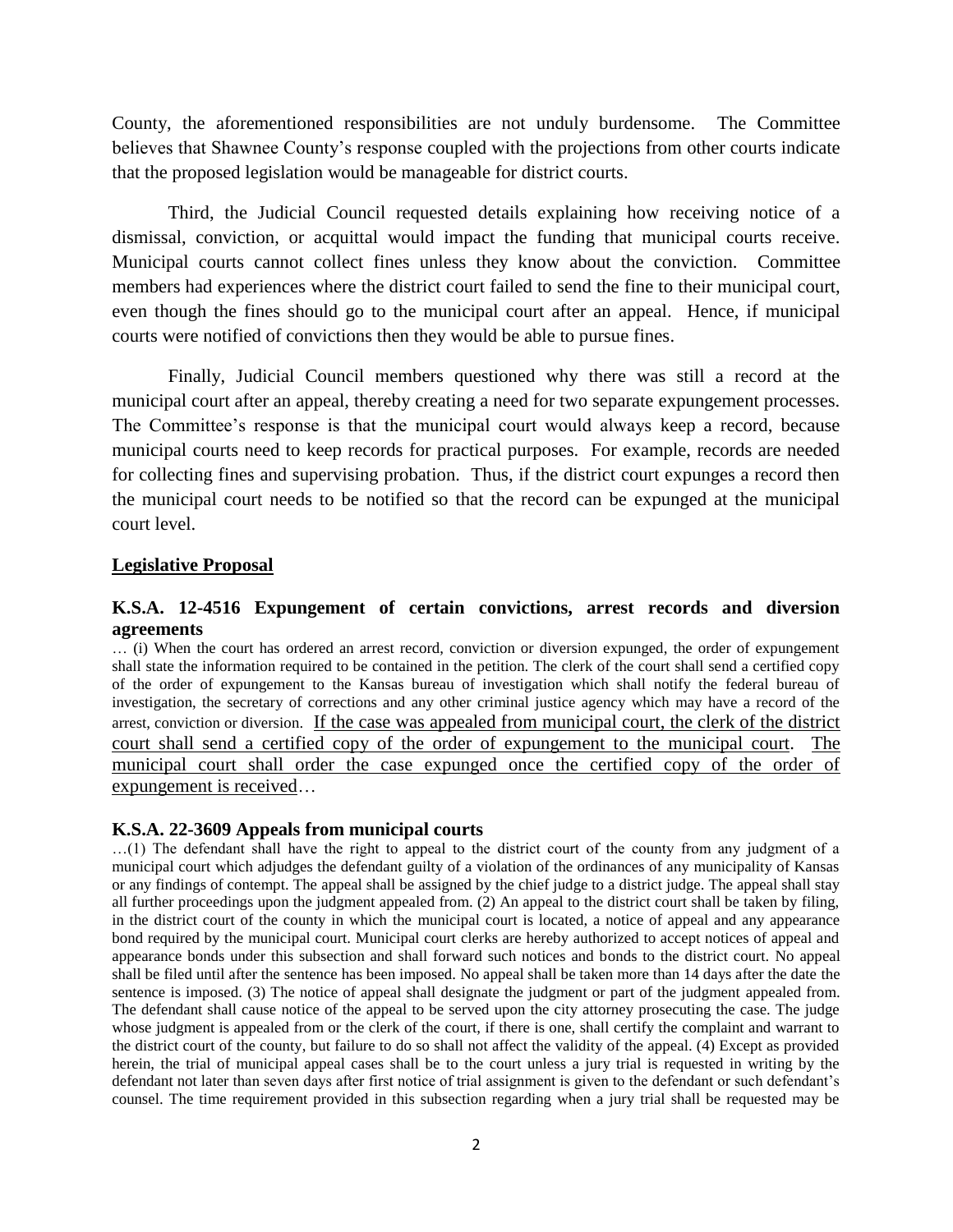waived in the discretion of the court upon a finding that imposing such time requirement would cause undue hardship or prejudice to the defendant. A jury in a municipal appeal case shall consist of six members. All appeals taken by a defendant from a municipal judge in contempt findings, cigarette or tobacco infraction or traffic infraction cases shall be tried by the court.

(5) Notwithstanding the other provisions of this section, appeal from a conviction rendered pursuant to subsection (b) of K.S.A. 12-4416, and amendments thereto, shall be conducted only on the record of the stipulation of facts relating to the complaint.

(6) At the conclusion of the case, the district court shall send notice of dismissal, conviction, or acquittal to the municipal court clerk.

The Committee believes that the new delegation of duties should be included in the district court statutes as well as to the statutes that traditionally apply when municipal courts are involved.

## **21-6614. Expungement of certain convictions, arrest records and diversion agreements**

…(l) Whenever the record of any arrest, conviction or diversion has been expunged under the provisions of this section or under the provisions of any other existing or former statute, the custodian of the records of arrest, conviction, diversion and incarceration relating to that crime shall not disclose the existence of such records, except when requested by:

(1) The person whose record was expunged;

(2) a private detective agency or a private patrol operator, and the request is accompanied by a statement that the request is being made in conjunction with an application for employment with such agency or operator by the person whose record has been expunged;

(3) a court, upon a showing of a subsequent conviction of the person whose record has been expunged;

(4) the secretary for aging and disability services, or a designee of the secretary, for the purpose of obtaining information relating to employment in an institution, as defined in [K.S.A. 76-12a01,](http://web2.westlaw.com/find/default.wl?mt=Kansas&db=1001553&rs=WLW14.04&docname=KSSTS76-12A01&rp=%2ffind%2fdefault.wl&findtype=L&ordoc=995418554&tc=-1&vr=2.0&fn=_top&sv=Split&tf=-1&pbc=A4C64756&utid=1) and amendments thereto, of the department for aging and disability services of any person whose record has been expunged;

(5) a person entitled to such information pursuant to the terms of the expungement order;

(6) a prosecutor, and such request is accompanied by a statement that the request is being made in conjunction with a prosecution of an offense that requires a prior conviction as one of the elements of such offense;

(7) the supreme court, the clerk or disciplinary administrator thereof, the state board for admission of attorneys or the state board for discipline of attorneys, and the request is accompanied by a statement that the request is being made in conjunction with an application for admission, or for an order of reinstatement, to the practice of law in this state by the person whose record has been expunged;

(8) the Kansas lottery, and the request is accompanied by a statement that the request is being made to aid in determining qualifications for employment with the Kansas lottery or for work in sensitive areas within the Kansas lottery as deemed appropriate by the executive director of the Kansas lottery;

(9) the governor or the Kansas racing and gaming commission, or a designee of the commission, and the request is accompanied by a statement that the request is being made to aid in determining qualifications for executive director of the commission, for employment with the commission, for work in sensitive areas in parimutuel racing as deemed appropriate by the executive director of the commission or for licensure, renewal of licensure or continued licensure by the commission;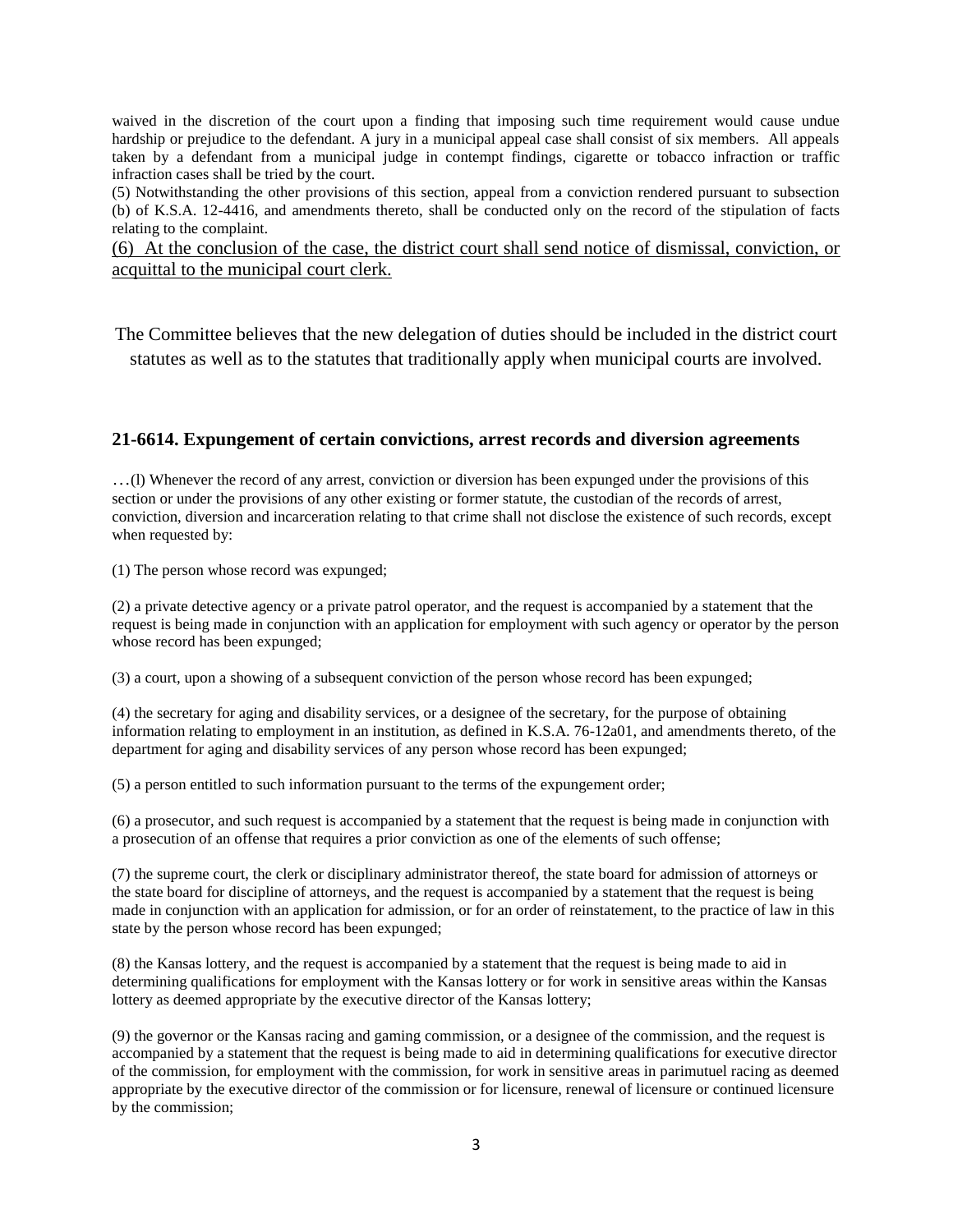(10) the Kansas racing and gaming commission, or a designee of the commission, and the request is accompanied by a statement that the request is being made to aid in determining qualifications of the following under the Kansas expanded lottery act: (A) Lottery gaming facility managers and prospective managers, racetrack gaming facility managers and prospective managers, licensees and certificate holders; and (B) their officers, directors, employees, owners, agents and contractors;

(11) the Kansas sentencing commission;

(12) the state gaming agency, and the request is accompanied by a statement that the request is being made to aid in determining qualifications: (A) To be an employee of the state gaming agency; or (B) to be an employee of a tribal gaming commission or to hold a license issued pursuant to a tribal-gaming compact;

(13) the Kansas securities commissioner or a designee of the commissioner, and the request is accompanied by a statement that the request is being made in conjunction with an application for registration as a broker-dealer, agent, investment adviser or investment adviser representative by such agency and the application was submitted by the person whose record has been expunged;

(14) the Kansas commission on peace officers' standards and training and the request is accompanied by a statement that the request is being made to aid in determining certification eligibility as a law enforcement officer pursuant to [K.S.A. 74-5601 et seq.,](http://web2.westlaw.com/find/default.wl?mt=Kansas&db=1001553&rs=WLW14.04&docname=KSSTS74-5601&rp=%2ffind%2fdefault.wl&findtype=L&ordoc=995418554&tc=-1&vr=2.0&fn=_top&sv=Split&tf=-1&pbc=A4C64756&utid=1) and amendments thereto;

(15) a law enforcement agency and the request is accompanied by a statement that the request is being made to aid in determining eligibility for employment as a law enforcement officer as defined by [K.S.A. 22-2202,](http://web2.westlaw.com/find/default.wl?mt=Kansas&db=1001553&rs=WLW14.04&docname=KSSTS22-2202&rp=%2ffind%2fdefault.wl&findtype=L&ordoc=995418554&tc=-1&vr=2.0&fn=_top&sv=Split&tf=-1&pbc=A4C64756&utid=1) and amendments thereto;

(16) the attorney general and the request is accompanied by a statement that the request is being made to aid in determining qualifications for a license to carry a concealed weapon pursuant to the personal and family protection act; or

(17) the Kansas bureau of investigation for the purposes of:

(A) Completing a person's criminal history record information within the central repository, in accordance with [K.S.A. 22-4701 et seq.,](http://web2.westlaw.com/find/default.wl?mt=Kansas&db=1001553&rs=WLW14.04&docname=KSSTS22-4701&rp=%2ffind%2fdefault.wl&findtype=L&ordoc=995418554&tc=-1&vr=2.0&fn=_top&sv=Split&tf=-1&pbc=A4C64756&utid=1) and amendments thereto; or

(B) providing information or documentation to the federal bureau of investigation, in connection with the national instant criminal background check system, to determine a person's qualification to possess a firearm.

(m) If the case was appealed from municipal court, the clerk of the district court shall send a certified copy of the order of expungement to the municipal court. The municipal court shall order the case expunged once the certified copy of the order of expungement is received.

 $(\frac{mn}{mn})$  The provisions of subsection (1)(17) shall apply to records created prior to, on and after July 1, 2011.

# **22-2410. Expungement of arrest records; docket fee; disclosure limited upon filing of petition**

…(d) When the court has ordered expungement of an arrest record and subsequent court proceedings, if any, the order shall state the information required to be stated in the petition and shall state the grounds for expungement under subsection (c). The clerk of the court shall send a certified copy of the order to the Kansas bureau of investigation which shall notify the federal bureau of investigation, the secretary of corrections and any other criminal justice agency which may have a record of the arrest. If the case was appealed from municipal court, the clerk of the district court shall send a certified copy of the order of expungement to the